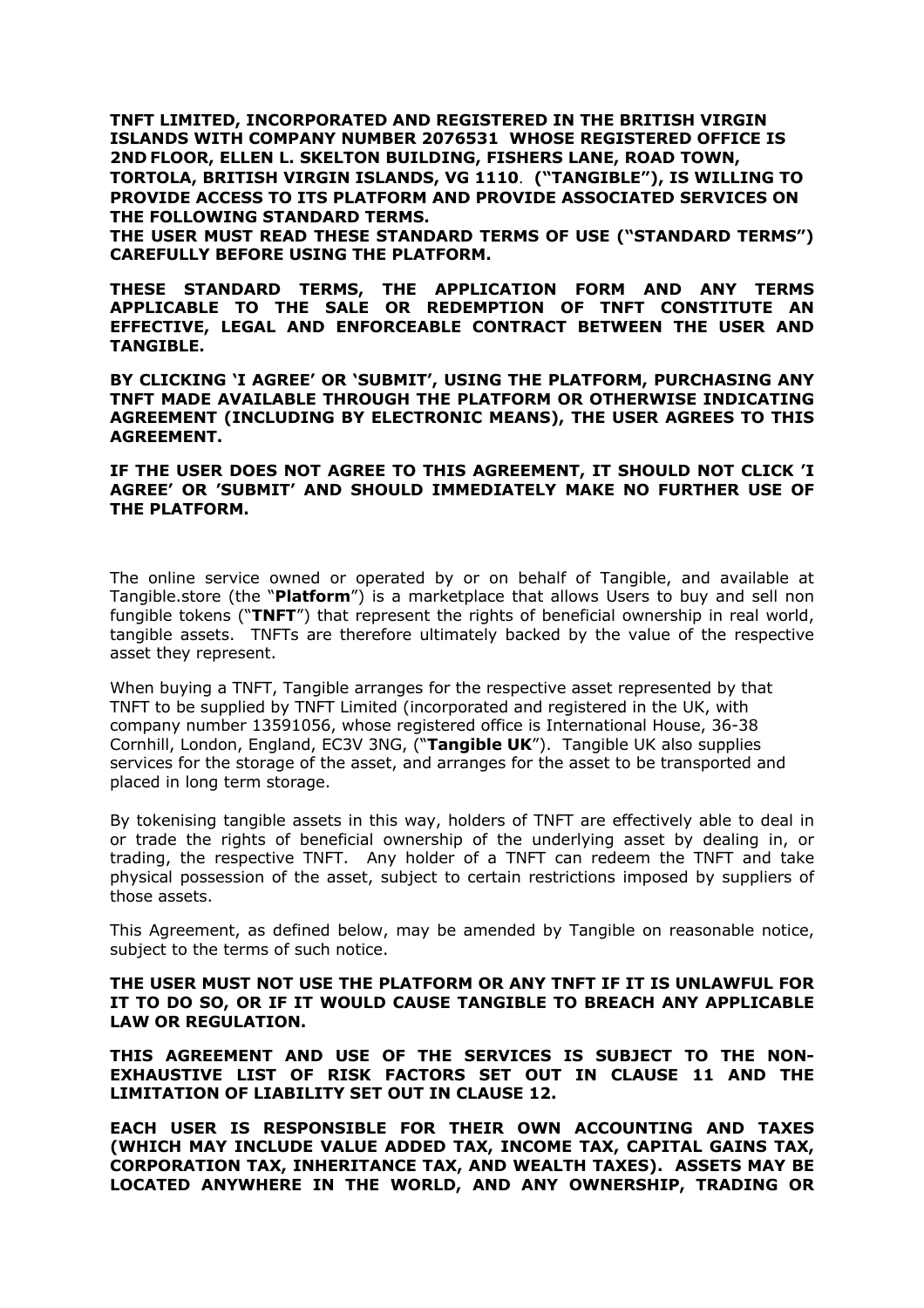**LIQUIDATION OF ASSETS MAY CREATE TAX LIABILITIES IN THE TAX JURISDICTION IN WHICH THE ASSET IS LOCATED. BEFORE BUYING TNFTS, USERS SHOULD SEEK TAX ADVICE IN THEIR COUNTRY OF RESIDENCE AND ANY TAX JURISDICTION IN WHICH RELEVANT ASSETS ARE LOCATED. TRADES IN TNFTS MAY BE VIEWED BY TAX AUTHORITIES AS TRADES IN THE RESPECTING ASSETS.**

# 1. **INTERPRETATION**

1.1 The following definitions apply to this Agreement:

| <b>Agreement</b>        | means these Standard Terms, the Application Form<br>and any terms applicable to the sale or redemption<br>of TNFT or Assets, as may be set out on the Platform<br>from time to time.                                                |
|-------------------------|-------------------------------------------------------------------------------------------------------------------------------------------------------------------------------------------------------------------------------------|
| <b>Application Form</b> | means the online application form at Tangible.store                                                                                                                                                                                 |
| <b>Asset</b>            | means any real world, tangible asset for which the<br>rights of beneficial ownership is offered on the<br>Platform.                                                                                                                 |
| <b>Business Day</b>     | means any day which is not a Saturday, Sunday or<br>public holiday in the UK.                                                                                                                                                       |
| <b>User</b>             | means the individual, company, partnership or<br>unincorporated association named in the Application<br>Form.                                                                                                                       |
| <b>User Wallet</b>      | means the User's own cryptoasset wallet, operated<br>by third party, which enables interoperation with<br>the Polygon blockchain and the Platform, as set out<br>on the Platform from time to time.                                 |
| <b>Effective Date</b>   | means the date on which the User agreed to this<br>Agreement as set out above.                                                                                                                                                      |
| <b>Fees</b>             | means the fee payable by the User to Tangible for<br>the Services as set out on the Platform, including the<br>Tangible Transaction Fee, Storage Fee and any fees,<br>duties and taxes that may apply on redemption of<br>any TNFT. |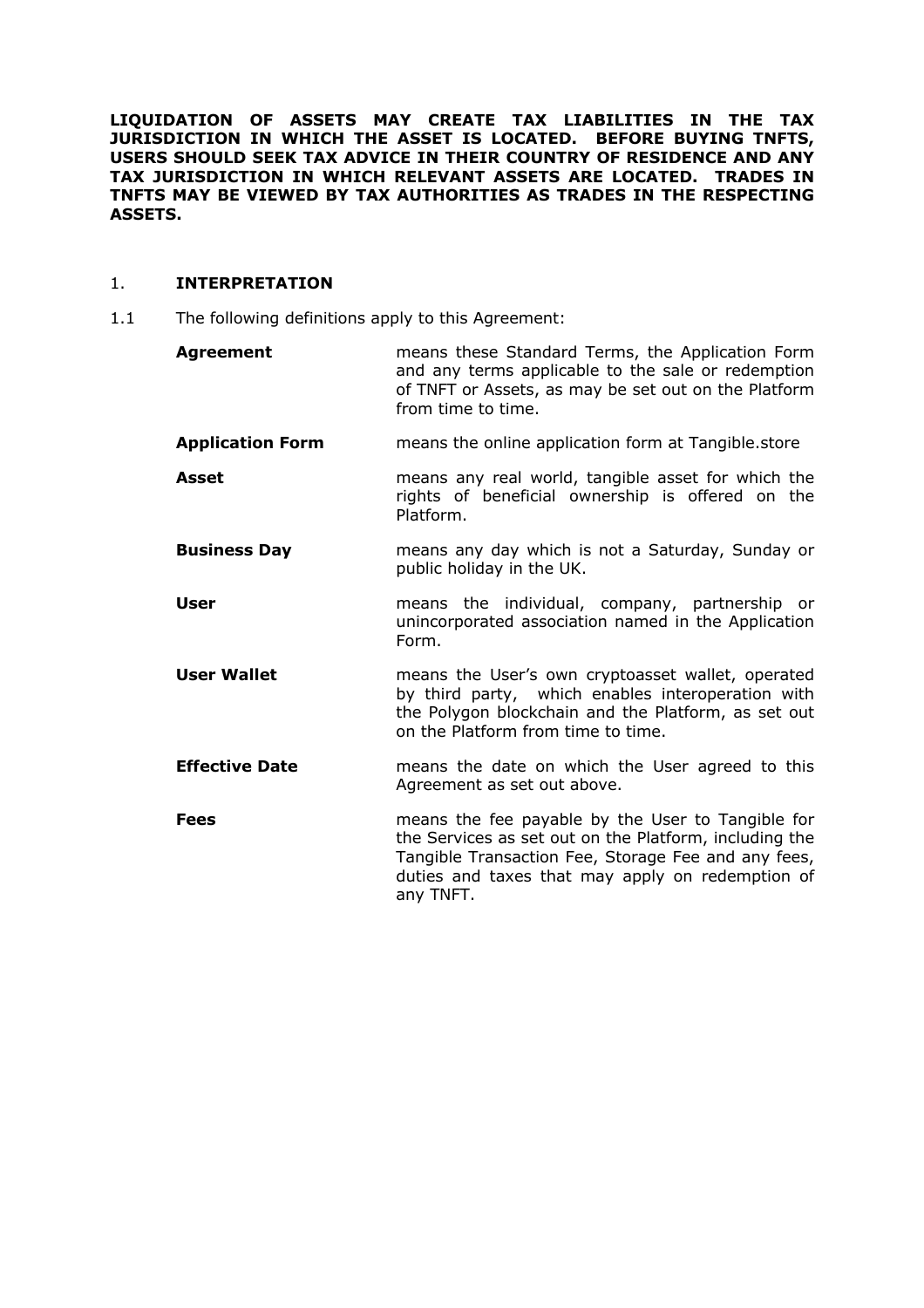- **Intellectual Property Rights** means all copyright and related rights, patents, rights to inventions, utility models, trade marks, service marks, trade, business and domain names, rights in trade dress or get-up, rights in goodwill or to sue for passing off, unfair competition rights, rights in designs, rights in computer software, database right (including any such rights arising in any databases used or created by Tangible), topography rights, moral rights, rights in confidential information (including know-how, trade secrets and methodologies and processes used to determine commodity prices) and any other intellectual property rights, in each case whether registered or unregistered and including all applications for and renewals or extensions of such rights, and all similar or equivalent rights or forms of protection.
- **Protocol Transaction**  means any fees for making transactions in TNFT, as **Fee** charged by the Polygon blockchain, or any other decentralised protocol, blockchain or other distributed ledger technology on which ownership of TNFT is recorded.
- **Purchase Price** means the purchase price payable in consideration of the Asset, as set out on the Platform.
- **Services means the Platform, TNFT, any Storage Services** supplied by Tangible, and any other services offered or supplied by Tangible from time to time.
- **Storage Fee means** the price payable in consideration of the supply of Storage, as set out on the Platform.
- **Storage Provider** means a provider of Storage Services which has agreed with Tangible UK to make Storage Services available to Tangible UK by use of the Platform, pursuant to an agreement with Tangible, for ongoing supply to Users.
- **Storage Services** means services and access to facilities for the storage of Assets, including any insurance cover offered.
- **Supplier Supplier** means a supplier which has agreed with Tangible UK to make Assets available to Tangible UK by use of the Platform, pursuant to an agreement with Tangible UK, for ongoing supply to Users.

**Tangible Transaction**  means the fees charged by Tangible in respect of **Fee** each transaction in, or redemption, of TNFT, as set out on the Platform.

- 1.2 A "**person**" includes a natural person, corporate or unincorporated body.
- 1.3 Unless the context otherwise requires, words in the singular include the plural and in the plural include the singular.
- 1.4 The words "**include**" and "**including**" (or similar) shall be deemed to have the words "without limitation" after them.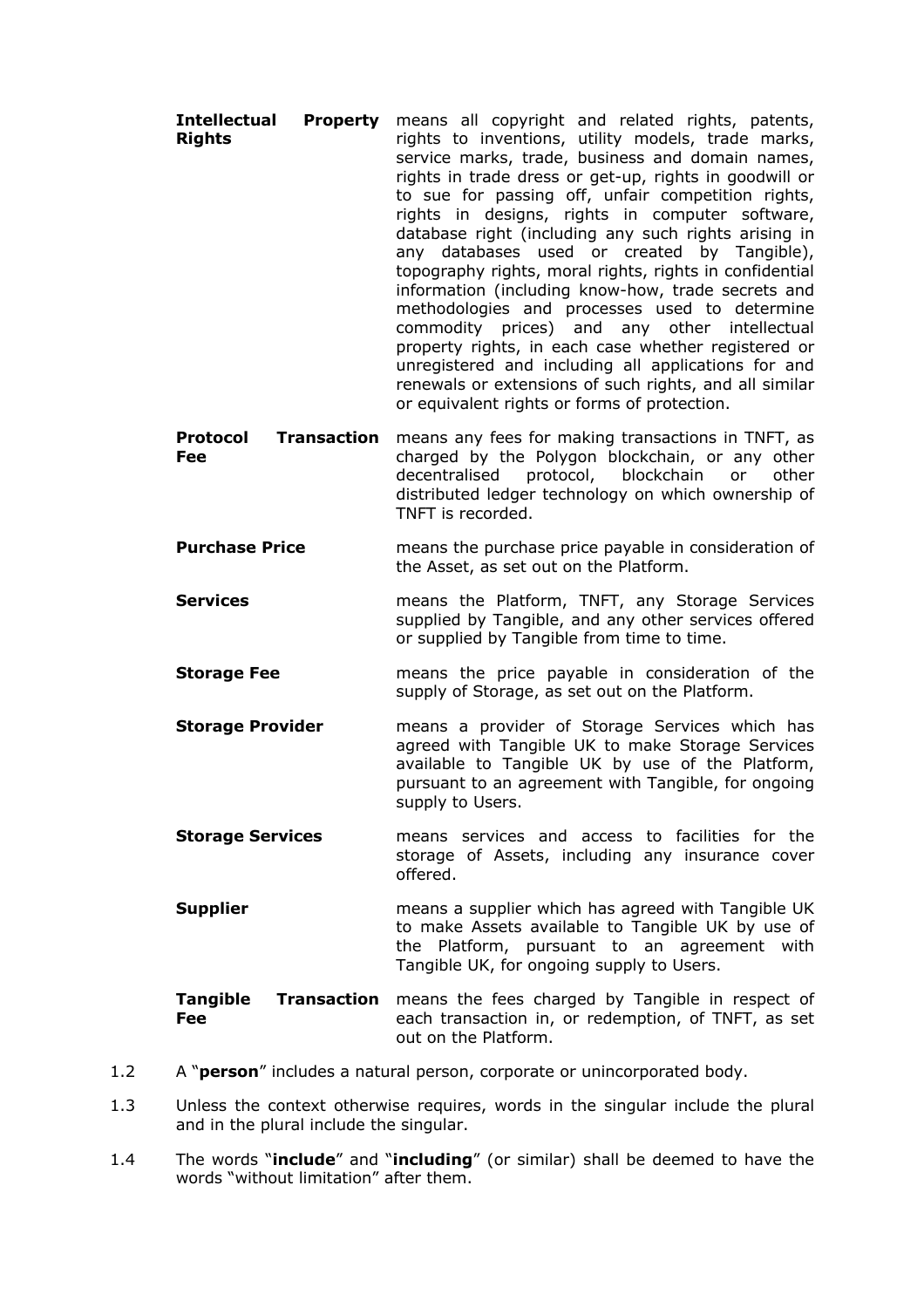# 2. **SERVICES**

- 2.1 Users may submit a completed Application Form in application for a Platform user account.
- 2.2 Tangible will allocate Platform user accounts at its sole discretion. The allocation of Platform user accounts may be subject to the User's provision of additional information including personal information and identity documentation as Tangible may consider necessary or desirable, in its sole discretion, to assist Tangible's compliance with anti-money laundering law and regulation.
- 2.3 Users are able to access their Platform user account by signing in through their User Wallet.
- 2.4 The User's access to the Service is limited to the User only, and may not be used by any other person.
- 2.5 Users are required to connect their User Wallet with the Platform in order to make transactions in TNFT. The User will keep its User Wallet password, private keys and recovery information confidential. **Tangible will not be liable for any losses or damage suffered by the User as a result of the disclosure of User Wallet password, private keys and recovery information, or otherwise arising in connection with the User Wallet.**
- 2.6 Users' access to the Platform and use of the Services is subject to their agreement to any Platform terms of use applied by Tangible from time to time, and the verification of any User accounts by Tangible in accordance with such terms, as Tangible considers appropriate at its sole discretion.
- 2.7 Tangible may change any aspect of the Services, including compatibility with the providers certain User Wallets, at its sole discretion.
- 2.8 The User will use all reasonable endeavours to prevent any unauthorised access to, or use of, the Platform and notify Tangible promptly of any such unauthorised access or use.
- 2.9 Tangible may immediately suspend the provision of any Services, with or without notice, it becomes aware of or reasonably suspects any actual or potential breach of this Agreement or applicable law by the User.

### 3. **PURCHASING TNFT**

- 3.1 Users may use the Platform in order to buy TNFTs. When buying TNFTs, Tangible will arrange for Tangible UK to procure the respective Asset.
- 3.2 Possession of the TNFT represents the holder's ownership of the beneficial title to the respective Asset. Legal title to that Asset remains with Tangible UK.
- 3.3 Tangible will procure Tangible UK's provision of Storage Services and transportation to the site at which Storage Services are delivered.
- 3.4 Storage Services are supplied by Tangible UK, but ultimately fulfilled by Storage Providers, which act as subcontractors to Tangible UK. The Storage Services offered in respect of particular Assets shall be as set out on the Platform. **Users are solely responsible for determining whether the Storage Services offered in respect of particular Assets are appropriate or sufficient, whether with respect to the value or nature of the Asset, the Users own requirements or circumstances, or any other factors.**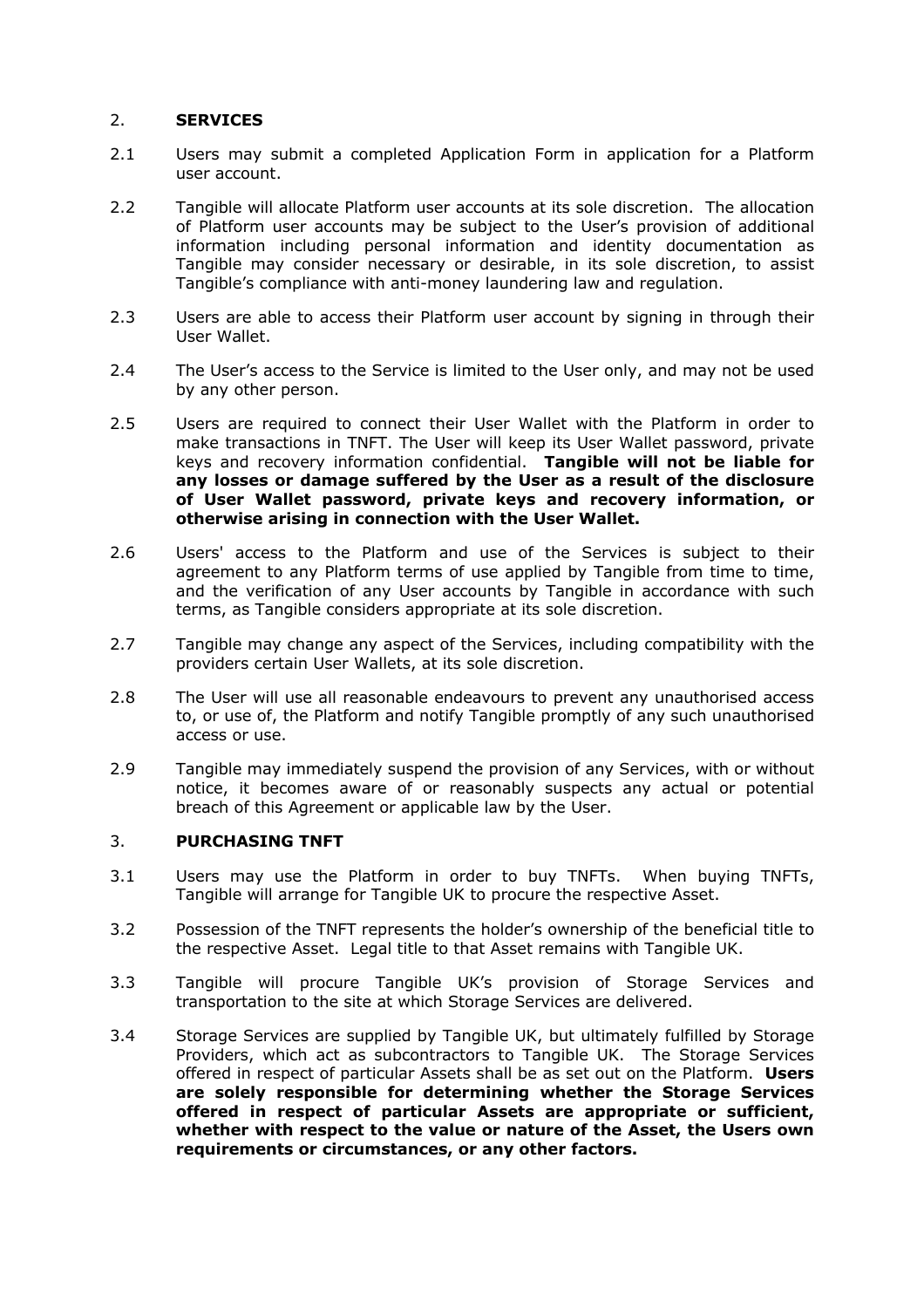- 3.5 Storage Services are supplied for specific periods. On expiry of that period, additional Storage Fees may be payable.
- 3.6 Purchases of TNFT, and the use of Assets and TNFT, may be subject to any particular process, age verifications, restrictions or terms of purchase applied by Tangible from time to time, as set out on the Platform.
- 3.7 Purchases of TNFT are subject to the availability of the respective Asset. Tangible does not guarantee that any particular TNFT will be available.

## 4. **DEALING IN TNFT**

- 4.1 Users must deal with TNFTs in accordance with applicable law.
- 4.2 Users may be unable to sell a TNFT where the Storage Fees applicable to that TNFT remain unpaid.

## 5. **REDEEMING TNFT**

- 5.1 User may redeem any TNFTs they hold and take physical possession of the respective Asset by use of the Platform. Redemption may be prohibited where Fees remain unpaid
- 5.2 Purchases of TNFT may be subject to any particular process, restrictions or terms of redemption applied by Tangible from time to time, as set out on the Platform.
- 5.3 In some instances, certain Assets may not be redeemed, as set out on the Platform.

#### 6. **PLATFORM LICENCE**

- 6.1 Subject to the terms and conditions of this Agreement, Tangible hereby grants to the User a revocable, perpetual, non-exclusive, non-transferable, nonsublicensable licence to access the Platform as hosted by Tangible.
- 6.2 The rights provided under clause 3 are granted:
	- 6.2.1 to the User only and not to any subsidiary or holding company of the User;
	- 6.2.2 subject to the User's compliance with this Agreement.

### 7. **FEES AND COSTS**

- 7.1 **Transactions in TNFT may be subject to Protocol Transaction Fees. Protocol Transaction Fees are not determined by Tangible, and Tangible does not receive any part of any Protocol Transaction Fees. Users are advised to consider Protocol Transaction Fees before transacting in TNFT. Subject to clause 12.5, Tangible is not liable for Protocol Transaction Fees and under no circumstances shall Protocol Transaction Fees be recoverable from Tangible.**
- 7.2 When purchasing TNFT, Tangible will charge the Purchase Price and Storage Fee.
- 7.3 When redeeming TNFT, Tangible will charge any applicable shipping costs or other costs reasonably incurred by or on behalf of Tangible in order to deliver to the User the Asset subject of the redemption.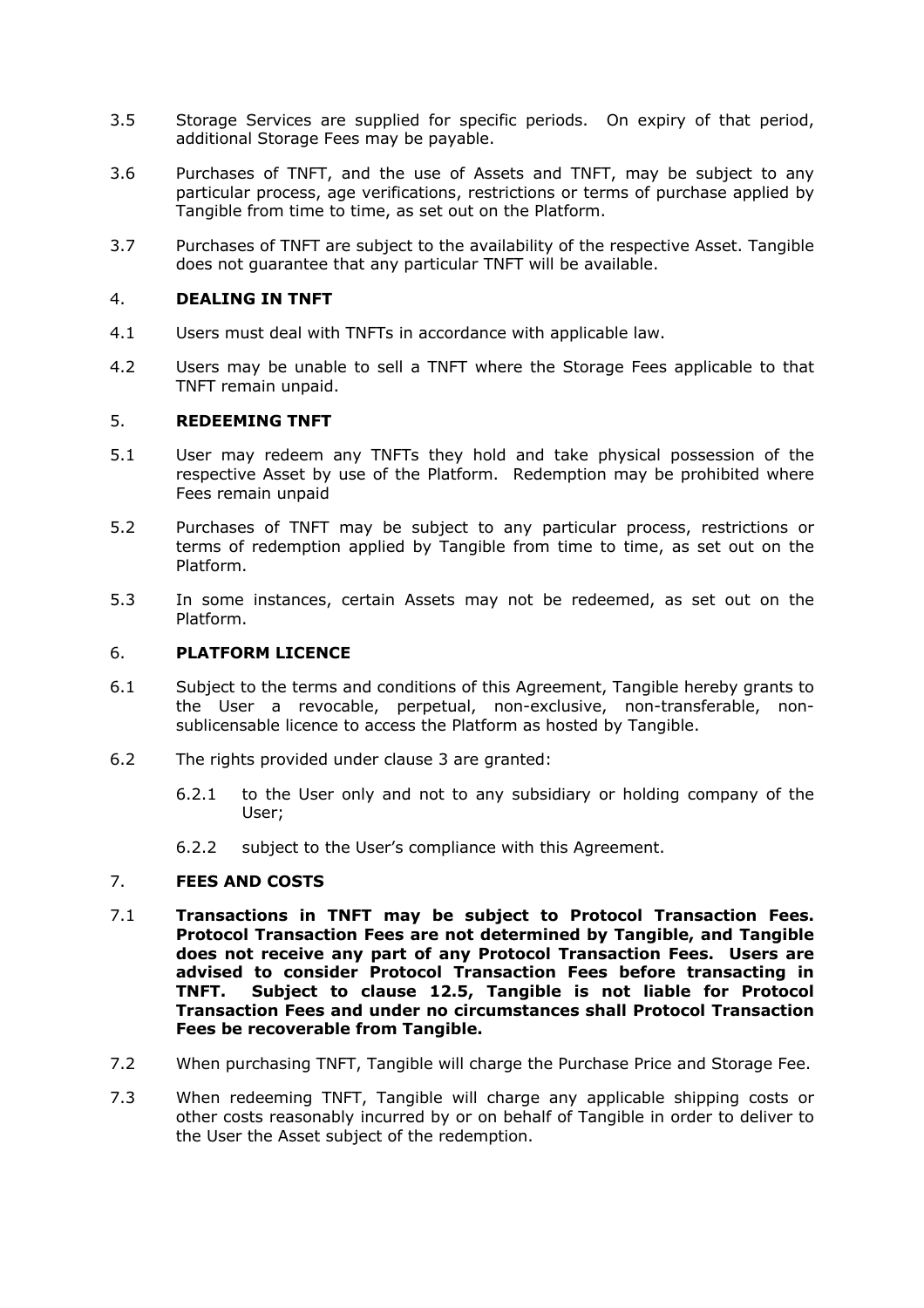- 7.4 When purchasing or selling TNFT, or when redeeming TNFT, whether or not by use of the Platform, Tangible will charge the Tangible Transaction Fee as set out on the Platform.
- 7.5 The Purchase Price, Storage Fee and Tangible Transaction Fee may vary from time to time, and are determined by Tangible at its discretion. Tangible Transaction Fees may differ depending on the nature of the respective Asset.
- 7.6 All amounts in this Agreement exclude VAT, unless otherwise described on the Platform.

#### 7.7 **Users are responsible for all taxes and statutory deductions applicable to the Users' ownership, use, disposal or redemption of TNFT.**

## 8. **WARRANTIES**

- 8.1 Each of the parties warrants, represents and undertakes that:
	- 8.1.1 it has full power and authority to enter into this Agreement; and
	- 8.1.2 it has all the rights necessary for any licence it grants or purports to grant under this Agreement.
- 8.2 Tangible warrants, represents and undertakes that it will provide the Services with reasonable skill and care.
- 8.3 The User warrants, represents and undertakes that:
	- 8.3.1 it will not use the Services to provide services to third parties;
	- 8.3.2 it will not use the Services to build a product or service which competes with Tangible or the Services;
	- 8.3.3 it will not, not attempt to:
		- (a) circumvent any security measures of the Platform or otherwise gain unauthorised access to any part of the Platform;
		- (b) subvert the Platform's usual operation;
		- (c) manipulate or interfere with the Platform; and
		- (d) reverse engineer the Platform or any part of it;
	- 8.3.4 it will not use the Services in breach of applicable law;
	- 8.3.5 it will not, by itself or in concert with any third party, seek to manipulate TNFT prices or markets;
	- 8.3.6 it will comply in all respects with the requests, instructions and orders of any court or regulator of competent jurisdiction; and
	- 8.3.7 all information it submits to Tangible is truthful, accurate, complete and will be kept up to date.

### 9. **PROPRIETARY RIGHTS**

Tangible and/or its licensors own all Intellectual Property Rights in the Services, or created by use or operation of the Services. Except as expressly stated in this Agreement, Tangible does not grant the User any Intellectual Property Rights in respect of the Services or any related content or materials.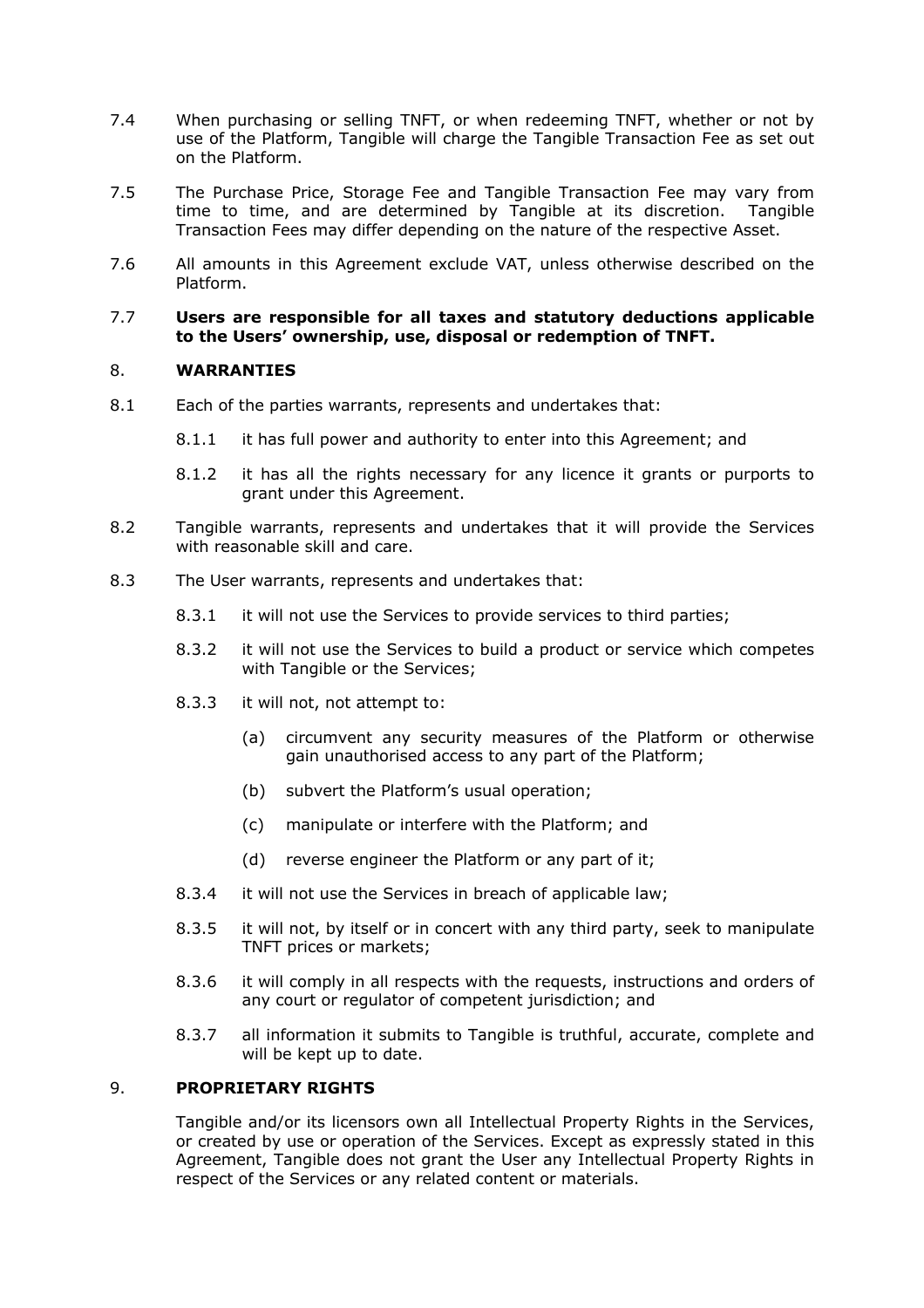## 10. **CONFIDENTIALITY**

- 10.1 In this clause 10, "**Confidential Information**": means (subject to the remainder of this clause 10.1), any of Tangible's Intellectual Property Rights, any information relating to any customers of Tangible, and any other information that is clearly labelled or identified as confidential or ought reasonably be treated as being confidential. Confidential Information excludes any information which:
	- 10.1.1 is or becomes publicly known other than through a breach of this Agreement;
	- 10.1.2 was in the receiving party's lawful possession before the disclosure;
	- 10.1.3 is lawfully disclosed to the receiving party by a third party without restriction on disclosure;
	- 10.1.4 is independently developed by the receiving party and that independent development can be shown by written evidence; or
	- 10.1.5 is required to be disclosed by law, by any court of competent jurisdiction or by any regulatory or administrative body.
- 10.2 Each party will hold the other's Confidential Information in confidence and not make the other's Confidential Information available to any third party unless that third party is subject to an equivalent duty of confidentiality. Neither party will use the other's Confidential Information for any purpose other than the implementation of this Agreement.
- 10.3 Each party will take all reasonable steps to ensure that the other's Confidential Information to which it has access is not disclosed or distributed by its employees, agents or independent contractors in breach of the terms of this Agreement.
- 10.4 This clause 10 will survive termination of this Agreement.

### 11. **RISK FACTORS ASSOCIATED WITH CRYPTOASSETS, INCLUDING TNFT**

- 11.1 Cryptoassets such as TNFT, bitcoin and ethereum carry particular risks and are not appropriate for everyone.
- 11.2 Using cryptoassets appropriately requires specific experience and knowledge.
- 11.3 The User is solely responsible for determining whether TNFT and other cryptoassets, the Services, the Assets, and any of their use as anticipated by this Agreement are appropriate for the User.

### 11.4 **Key Risks**

- 11.4.1 Cryptoassets and the market for cryptoassets are still developing, uncertain and subject to sudden changes. Cryptoasset prices may change rapidly, even where the cryptoasset value reflects the value of another asset with a more predictable price.
- 11.4.2 There may not always be liquidity for cryptoassets, and therefore Users should not assume there will always be a willing buyer for their cryptoassets. Cryptoassets listed on third party marketplaces or exchanges may be delisted with little or no notice.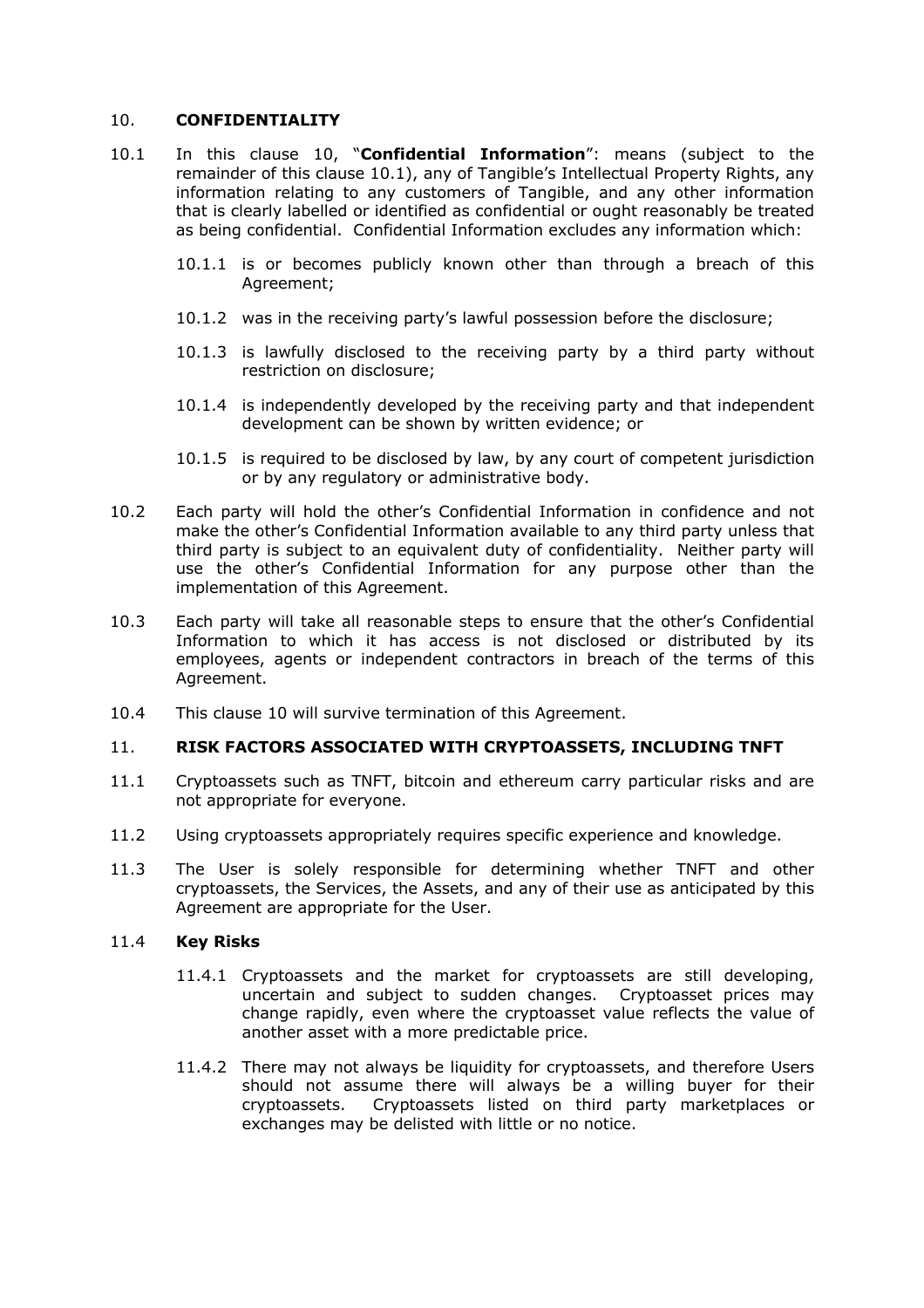- 11.4.3 Cryptoassets carry significant regulatory uncertainty, which may change on little or no notice. Regulatory changes may impact the usefulness, transferability and value of cryptoassets.
- 11.4.4 Cryptoassets tend to hold far less legal and regulatory protection then traditional assets or currencies, and may not be overseen by any regulator or trusted third party.
- 11.4.5 Cryptoassets are bearer instruments and payments are irreversible. If lost, misspent, corrupted or stolen, cryptoassets may never be recovered. Owners of cryptoassets must ensure they hold appropriate back ups of their cryptoassets wherever possible. Owners should exercise extreme caution when transacting in cryptoassets and ensure cryptoassets are sent to the intended recipient.
- 11.4.6 Owners of cryptoassets must ensure they are sufficiently experienced and knowledgeable before taking self-custody of those cryptoassets. Where custody is delegated to a third party, the owner of those cryptoassets should ensure they conduct appropriate due diligence on that third party, and only entrust cryptoassets to reputable custodians.
- 11.4.7 The tax treatment of cryptoassets is complex and subject to change on little or no notice.
- 11.4.8 Dealings in TNFTs may be viewed as dealings in the respective Asset for tax purposes. Owners of TNFTs may be considered to have a permanent establishment for tax purposes in the tax jurisdiction in which the Asset is located.

## 12. **LIMITATION OF LIABILITY**

- 12.1 This clause 12 sets out the parties' entire financial liability (including any liability for the acts or omissions of its employees, agents and sub-contractors) to the other:
	- 12.1.1 arising under or in connection with this Agreement;
	- 12.1.2 in respect of any use made by the User of the Services or any part of them;
	- 12.1.3 in respect of any representation, misrepresentation (whether innocent or negligent), statement or tortious act or omission (including negligence) arising under or in connection with this Agreement.
- 12.2 Except as expressly and specifically provided in this Agreement the User assumes sole responsibility for its use of the Services, the Assets, and for the results of, or conclusions drawn from, such use.
- 12.3 **The Services are provided "as is" to the fullest extent permissible pursuant to applicable law.** Tangible disclaims all warranties and conditions express or implied, including, but not limited to, implied warranties of satisfactory quality and fitness for a particular purpose, in relation to the Services, their use and the results of such use. Tangible specifically disclaims any warranty:
	- 12.3.1 that Storage Services are appropriate or sufficient;
	- 12.3.2 in respect of Suppliers or Storage Providers;
	- 12.3.3 in respect of User Wallets or the operators of such services;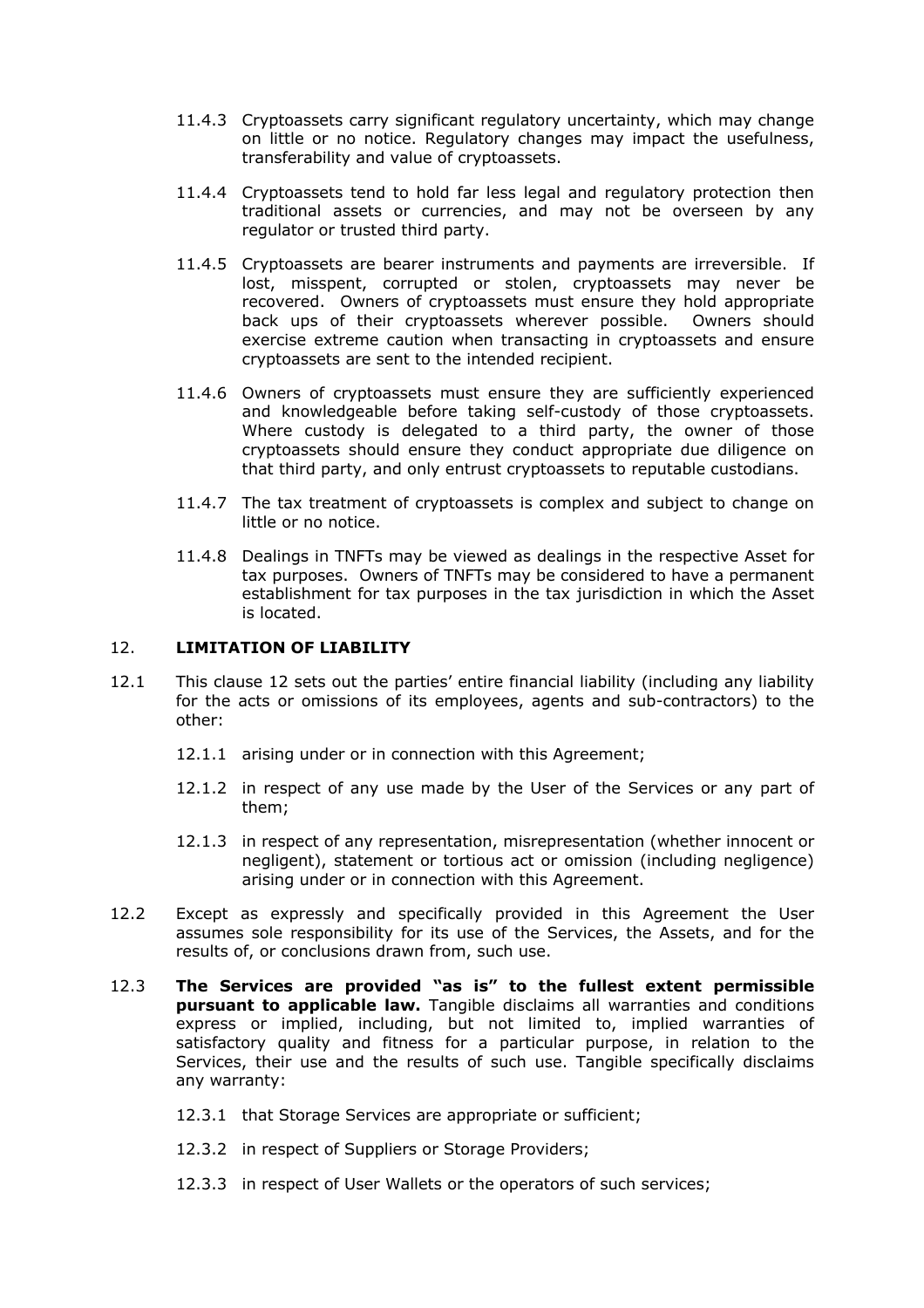- 12.3.4 that the Services and their availability will be uninterrupted or errorfree;
- 12.3.5 that defects will be corrected;
- 12.3.6 that there are no viruses or other harmful components;
- 12.3.7 that the security methods employed will be sufficient; and

12.3.8 regarding correctness, accuracy, or reliability.

- 12.4 All warranties, representations, conditions and all other terms of any kind whatsoever implied by statute or common law are excluded from this Agreement to the fullest extent permitted by applicable law.
- 12.5 Nothing in this Agreement excludes the liability of either party:

12.5.1 for death or personal injury caused by its negligence;

- 12.5.2 for fraud or fraudulent misrepresentation; or
- 12.5.3 any statutory liability not capable of limitation.
- 12.6 Tangible and Tangible UK will not be liable for any losses arising from the acts or omissions of the User (including any failure of the User to comply with applicable law), any Suppliers or any Storage Providers.
- 12.7 Subject to clause 12.5, Tangible will not be liable whether in tort (including for negligence or breach of statutory duty), contract, misrepresentation (whether innocent or negligent), restitution or otherwise for any loss of profits, loss of business, depletion of goodwill and/or similar losses or loss or corruption of data or information, or pure economic loss, or for any special, indirect or consequential loss costs, damages, charges or expenses however arising under this Agreement.
- 12.8 Subject to clause 12.5, Tangible's total aggregate liability in contract, tort (including negligence or breach of statutory duty), misrepresentation (whether innocent or negligent), restitution or otherwise, arising in connection with the performance or contemplated performance of this Agreement will be limited to the £1,000.

### 13. **TERM AND TERMINATION**

- 13.1 This Agreement will commence on the Effective Date and will continue indefinitely.
- 13.2 This Agreement can be terminated immediately on written notice by either party.
- 13.3 On termination of this Agreement for any reason all licences granted under this Agreement will immediately terminate.
- 13.4 The accrued rights and remedies of the parties, and clauses 1, 2.5, 3.4, 7.1, 7.7, 9, 10, 11, 12, 13.3, 13.4, and 14 - 21 will survive termination of this Agreement for any reason.

# 14. **FORCE MAJEURE**

No party will be in breach of this Agreement nor liable for any failure to perform its obligations under this Agreement, if that failure results from circumstances beyond its reasonable control.